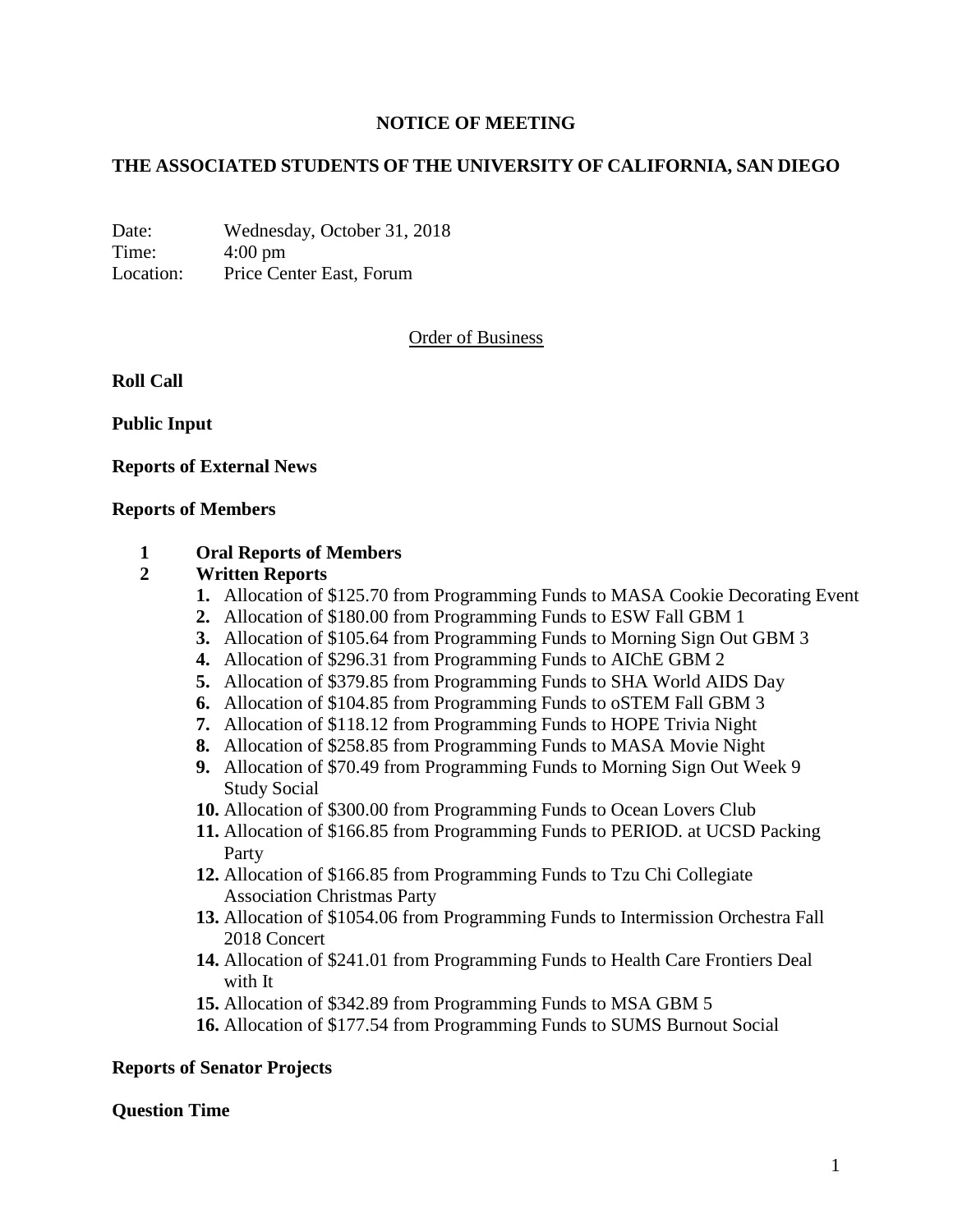# **Reports of Committees**

- **1** Legislative Committee
- **2** Finance Committee

### **Special Orders**

### **Unfinished Business**

**1** A.S. 2018-2019 Executive Budget. Sponsored by Nathan Park (Attachment 1)  $\theta$ 

**New Business**

**Open Forum**

**Roll Call**

# Bills in Committee

# **Legislative Committee**

**L1** Appointment of Ami Bhakta as Chief of Staff in the office of Academic Affairs, effective immediately until appointment of successor. Sponsored by Nathan Park

**L2** Appointment of Anika Balse as Programming Director in the office of Academic Affairs, effective immediately until appointment of successor. Sponsored by Nathan Park

**L3** Appointment of Kaitlyn Willoughby as Advocacy Director in the office of Academic Affairs, effective immediately until appointment of successor. Sponsored by Nathan Park

**L4** Appointment of Julie Shin as Academic Affairs Intern in the office of Academic Affairs, effective immediately until appointment of successor. Sponsored by Nathan Park

**L5** Appointment of Andrea Ding as Chief of Staff in the Office of Student Organizations, effective immediately until appointment of successor. Sponsored by Nathan Park

**L6** Appointment of Hyunsoo Jeon as Student Organization Advisor in the Office of Student Organizations, effective immediately until appointment of successor. Sponsored by Nathan Park

**L7** Appointment of Emily Okamoto as Event Intern in the Office of Student Organizations, effective immediately until appointment of successor. Sponsored by Nathan Park

# **Finance Committee**

**F1** SPACES Budget. Sponsored by Nathan Park (Attachment 2)  $\mathbf{\hat{\mu}}$